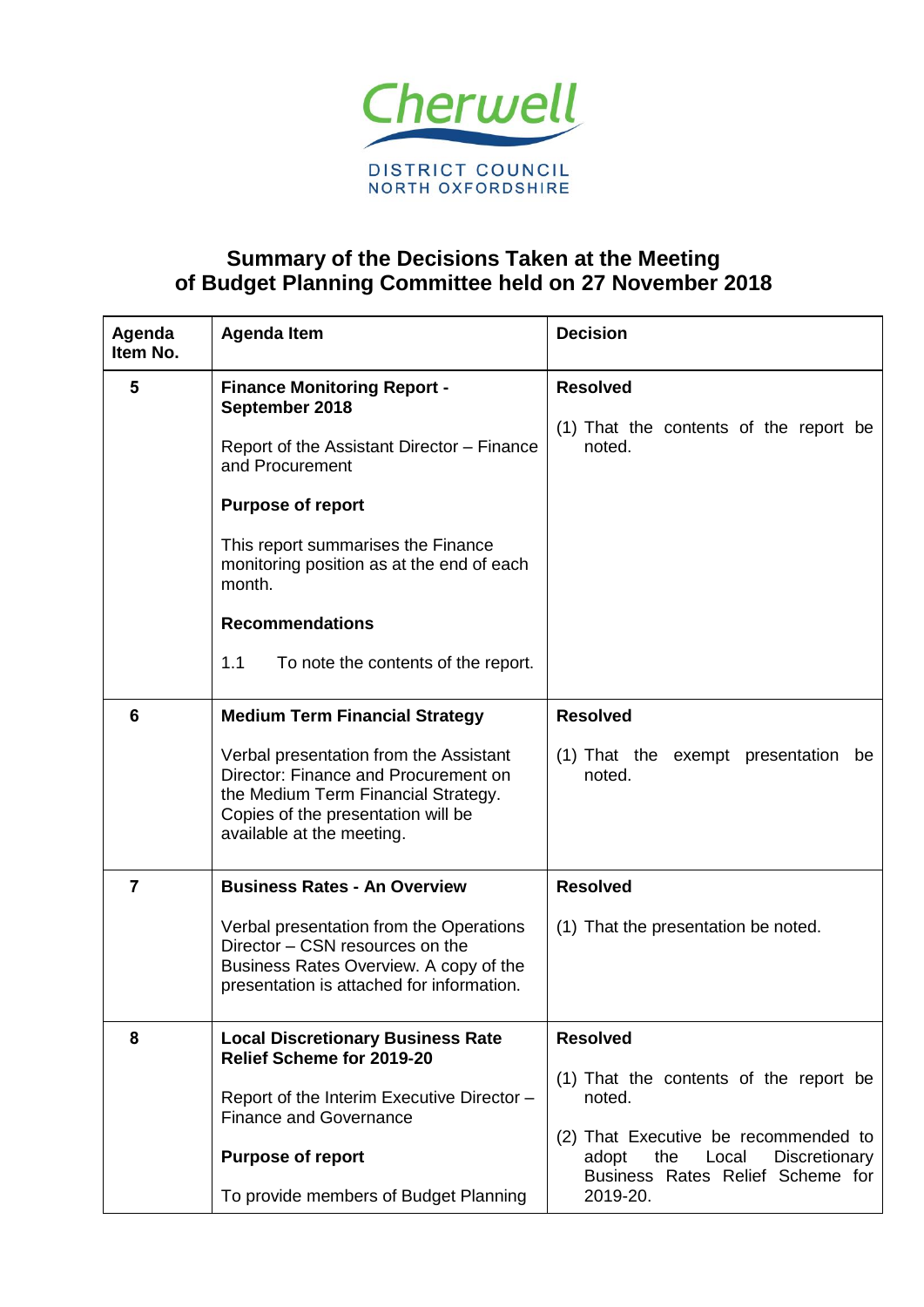| Agenda<br>Item No. | <b>Agenda Item</b>                                                                                                                                                                                                                               | <b>Decision</b>                                                                                                       |
|--------------------|--------------------------------------------------------------------------------------------------------------------------------------------------------------------------------------------------------------------------------------------------|-----------------------------------------------------------------------------------------------------------------------|
|                    | Committee with details of the proposed<br>Local Discretionary Relief Scheme before<br>consideration by Executive.                                                                                                                                |                                                                                                                       |
|                    | <b>Recommendations</b>                                                                                                                                                                                                                           |                                                                                                                       |
|                    | The meeting is recommended:                                                                                                                                                                                                                      |                                                                                                                       |
|                    | 1.1<br>To note the contents of the report.                                                                                                                                                                                                       |                                                                                                                       |
|                    | 1.2 To recommend to Executive the<br>adoption of the Local<br><b>Discretionary Business Rates</b><br>Relief Scheme for 2019-20                                                                                                                   |                                                                                                                       |
| 9                  | <b>Business Rates Retail Relief Policy</b>                                                                                                                                                                                                       | <b>Resolved</b>                                                                                                       |
|                    | Report of the Interim Executive Director -<br><b>Finance and Governance</b>                                                                                                                                                                      | (1) That the contents of the report be<br>noted.                                                                      |
|                    | <b>Purpose of report</b>                                                                                                                                                                                                                         | (2) That the proposed Business Rates<br>Retail Relief Policy be recommended<br>to Executive for consideration.        |
|                    | To provide members with an update on<br>the Business Rates Retail Relief<br>announced in the recent Budget and to<br>propose a Retail Relief Policy for<br>recommendation to Executive.                                                          |                                                                                                                       |
|                    | <b>Recommendations</b>                                                                                                                                                                                                                           |                                                                                                                       |
|                    | The meeting is recommended:                                                                                                                                                                                                                      |                                                                                                                       |
|                    | 1.1<br>To note the contents of this report.                                                                                                                                                                                                      |                                                                                                                       |
|                    | To consider and recommend to<br>1.2<br>Executive the proposed Business<br>Relief<br>Rates<br>Retail<br>Policy<br>contained in Appendix 1 of the report.                                                                                          |                                                                                                                       |
| 10                 | 100% Council Tax Premium on Long<br><b>Term Empty Dwellings</b>                                                                                                                                                                                  | <b>Resolved</b><br>(1) That the contents of the report and<br>any financial implications for the<br>Council be noted. |
|                    | Report of the Interim Executive Director -<br><b>Finance and Governance</b>                                                                                                                                                                      |                                                                                                                       |
|                    | <b>Purpose of report</b>                                                                                                                                                                                                                         | (2) That Executive be recommended to                                                                                  |
|                    | To provide members with an update on<br>the change in legislation to allow for a<br>Council Tax premium of 100% on<br>properties that are empty for 2 years or<br>more and to seek a recommendation for<br>Executive on the introduction of 100% | introduce an Empty Homes Premium<br>of 100% from 1 April 2019.                                                        |